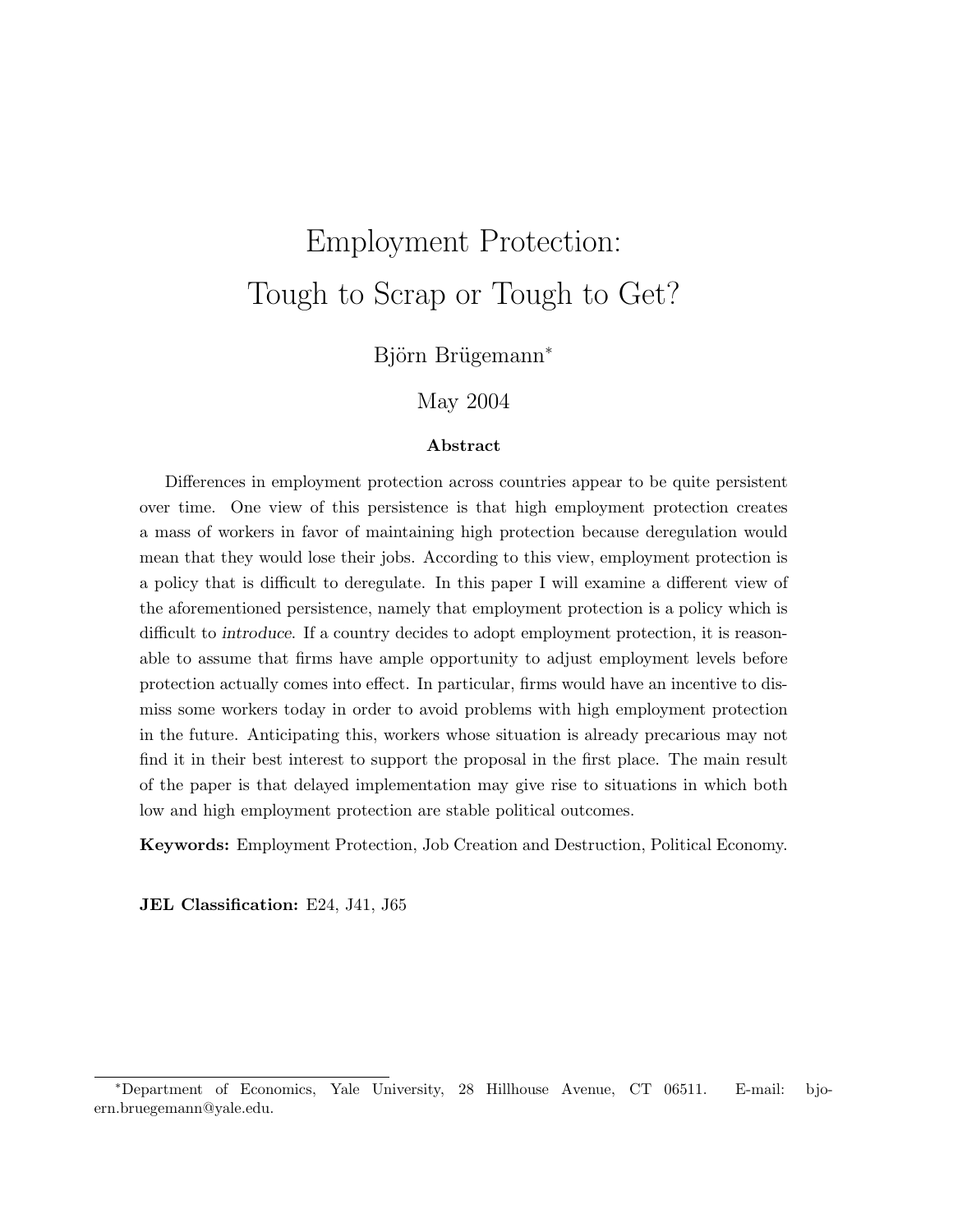Differences in employment protection across countries appear to be quite persistent over time. One view of this persistence is that high employment protection creates a mass of workers in favor of maintaining high protection because deregulation would mean that they would lose their jobs. This mechanism is referred to as the *constituency effect* by Saint-Paul (2000). According to this view, employment protection is a policy that is difficult to deregulate.

In this paper I will examine a different view of the aforementioned persistence, namely that employment protection is a policy which is difficult to introduce. Why may that be the case? Consider an economy that currently has no employment protection, with a proposal to introduce employment protection on the table. In case the proposal is adopted, it appears reasonable to assume that firms have ample opportunity to adjust employment levels before employment protection actually comes into effect. They would have an incentive to dismiss some workers today to avoid problems with high employment protection in the future. Anticipating this, workers whose situation is already precarious may not find it in their best interest to support the proposal in the first place.

Recent work on the political economy of employment protection by Saint-Paul (2000, 2002), Vindigni (2002) and Brügemann (2003) has examined the view that employment protection may exhibit a constituency effect, making it difficult to deregulate. While these papers employ dynamic models of job creation and destruction, political dynamics are very simplistic. A level of employment protection is inherited from the past. The economy has a once and for all opportunity to change the level of employment protection. This opportunity is not anticipated. In particular, firms think that the old level of employment protection will last forever and suddenly find themselves confronted with a different level of employment protection, without a chance to prepare for the change in regulation.

In this paper I maintain the somewhat unsatisfactory assumption of unanticipatedness, but I eliminate the common feature of previous work that firms have no chance to respond. Specifically, I assume that after the new level of employment protection is decided upon there is a short delay in implementation during which a firms have a last opportunity to make dismissal decisions subject to the old level of employment protection.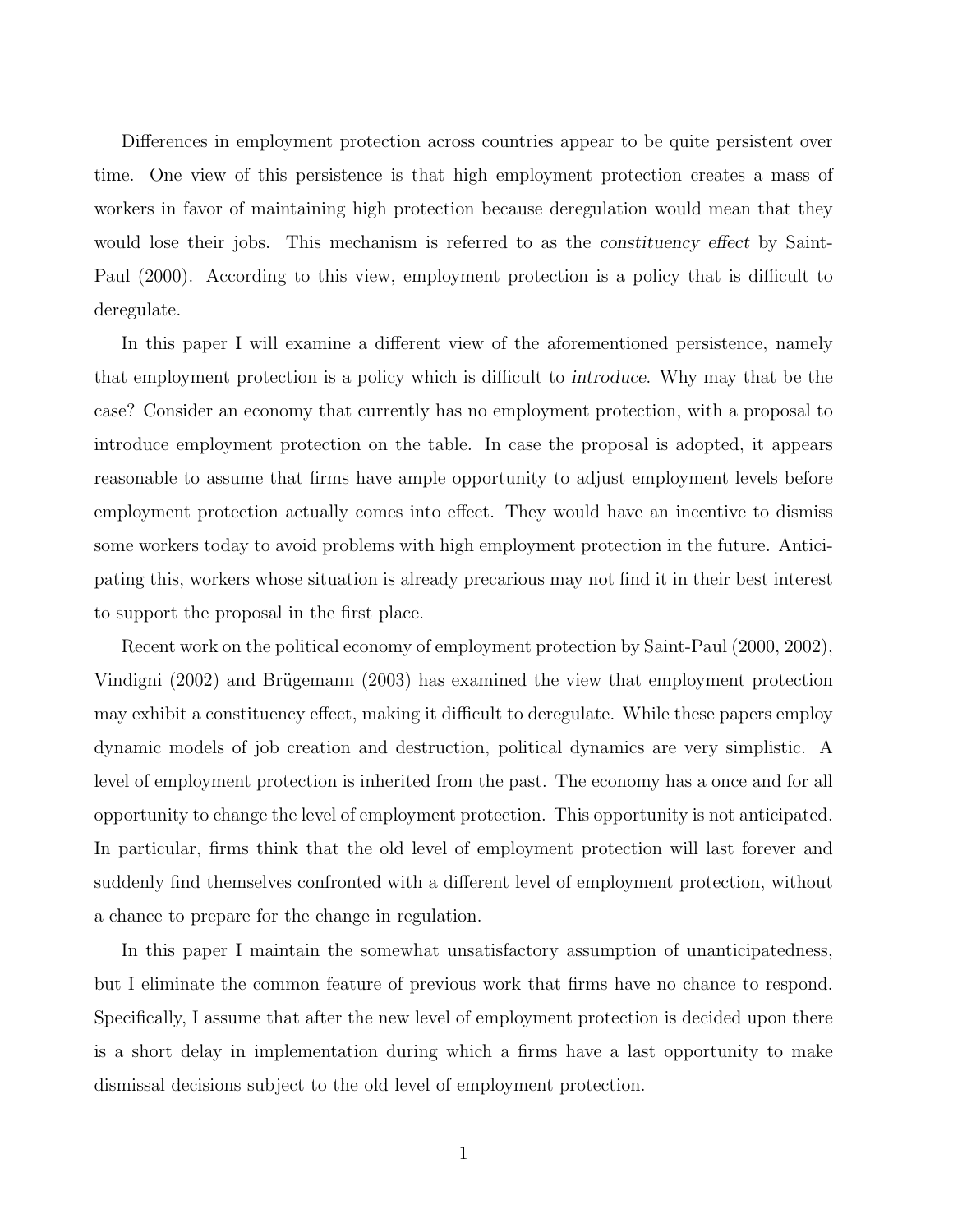The main result is that delayed implementation can give rise to multiple stable political outcomes. In other words, a low level employment protection inherited from the past may be confirmed in the political decision, while some high level of employment protection would be confirmed as well.

The remainder of the paper is organized as follows. The model is described in section 1. In section 2 I solve for the economic equilibrium. Preferences for employment protection for both immediate and delayed implementation are described and compared in section 3. A numerical example in which delayed implementation gives rise to multiple stable political outcomes is presented in section 4. Section 5 concludes.

## 1 Model

At each point in time there is a continuum of workers of mass one. Workers leave the labor force at rate p and the mass of leaving workers is replaced by new entrants. There are many firms, and the production structure consists of many production units, each composed of one worker and one firm.

**Preferences.** All agents have linear utility with discount rate  $r$ : the utility of a consumption stream  $C(t)$  is given by  $\int_0^\infty e^{-rt} C(t) dt$ .

Creation. A firm creating a new production unit must undertake a specific investment c. The model has "workers waiting at the gate": there are no matching frictions, firms can hire workers instantaneously while workers have to wait. Unemployment arises due to the appropriation of specific quasi-rents by employed workers.

**Production.** The productivity of a new production unit is given by  $y_0$ . It falls at rate g thereafter.

Destruction. Production units are destroyed exogenously if the worker leaves the labor force. In addition there is endogenous destruction. The worker is free to quit at any time.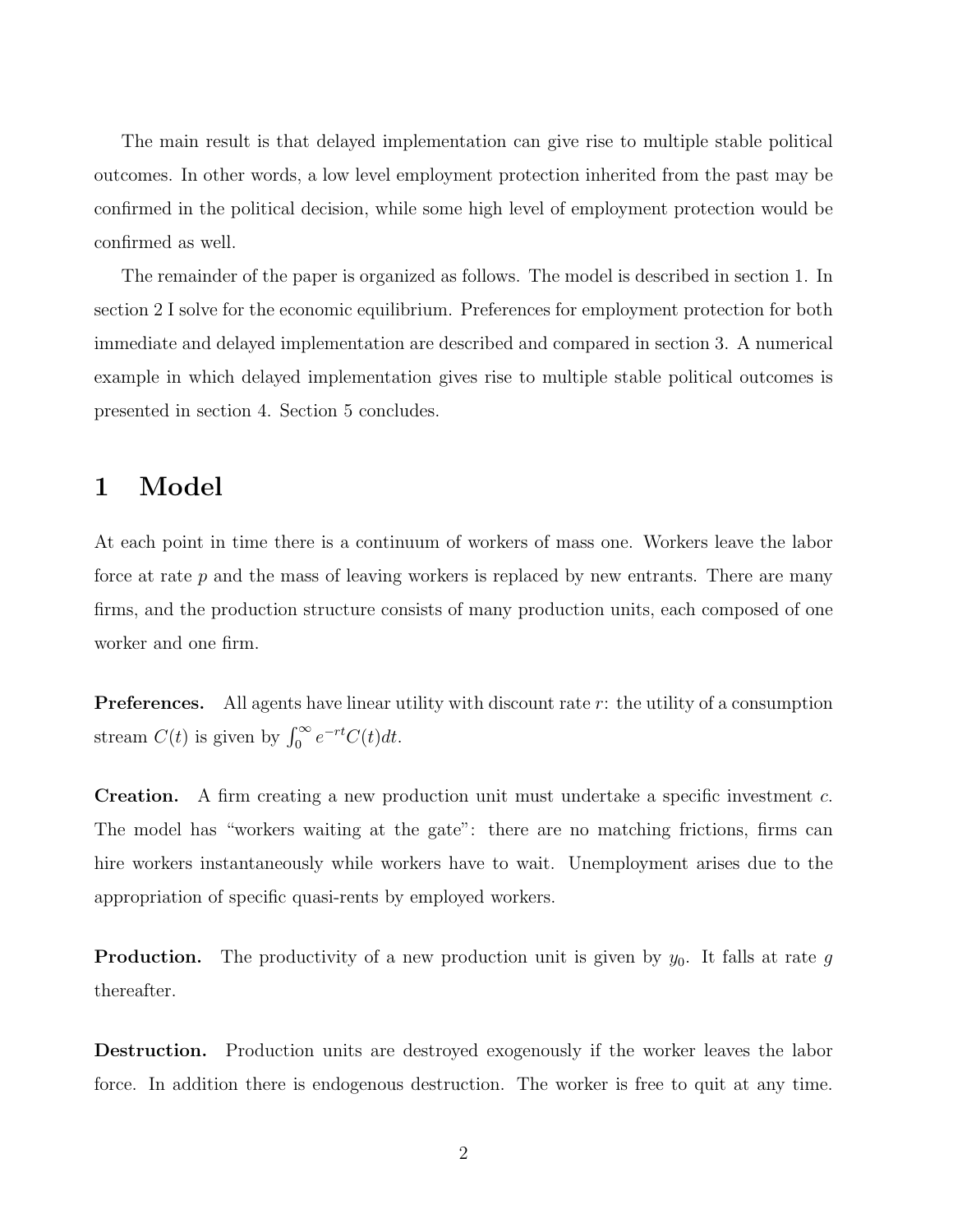The firm is bound by mandatory employment protection, which is modelled as wasteful firing  $\cos t$  F which the firm incurs when it dismisses the worker.

Wage Determination. At the time of creation the firm and the worker set a wage such that the surplus of the production unit is split with shares  $(1 - \beta)$  and  $\beta$ , respectively. This wage is never renegotiated. This gives rise to privately inefficient separations. I assume that at the time of bargaining the firm can still walk away without having to pay the firing cost.<sup>1</sup> Privately inefficient separations are the reason why workers may like some degree of firing cost.

**Politics.** The economy inherits a level of firing cost  $F_0$  from the past and at time  $t = 0$  the economy is presumed to be in the steady state induced by this level of firing cost. At time  $t = 0$  there is a once and for all opportunity to change the level of firing cost. The arrival of this opportunity is not anticipated. The new level of firing cost  $F$  is determined by majority voting among workers. After the vote but before the new level of firing cost takes effect, firms have a last opportunity to fire workers subject to the old level of firing cost  $F_0$ .

## 2 Economic Equilibrium

In this section I will solve for the equilibrium path of the economy after time  $t = 0$ , that is given the new level of firing cost  $F$ . The equilibrium obtained will also be used to calculate the steady state associated with the initial level of firing cost  $F_0$ .

#### 2.1 Separation Decision

The utility of unemployed workers  $U$  will be constant along the equilibrium path. Thus consider a production unit with current productivity  $y$  and current wage  $w$  operating given a constant utility of the unemployed. Let  $y(y, w, F, U)$  be the productivity level at which

<sup>&</sup>lt;sup>1</sup>The model is very similar to Blanchard and Portugal (2001), which features both "workers waiting at the gate" and no wage renegotiation. However, they assume that bargaining takes place at the instant after the firm has hired the workers, so firing cost are already part of the outside option of the firm.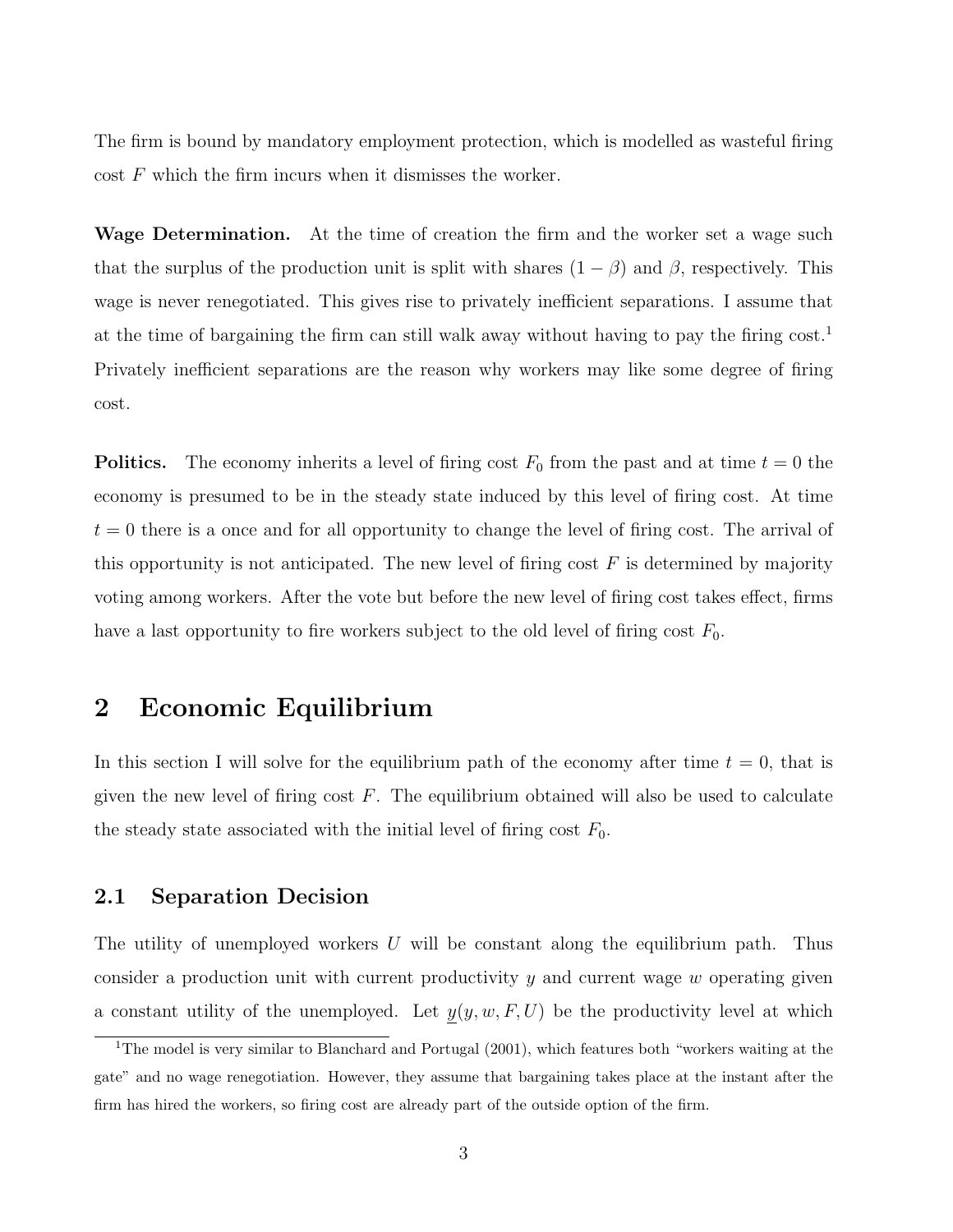separation occurs. If  $w \leq rU$  the worker quits. If  $y \leq w - rF$  then flow profits fall short of opportunity costs and the firm fires the worker. Thus

$$
\underline{y}(y, w, F, U) = \begin{cases} \max[w - (r + p)F, 0], & w > (r + p)U, \\ y, & w \le (r + p)U. \end{cases}
$$

The part of the value of the production unit received by the firm is given by

$$
J(y, w, F, U) = \begin{cases} J(y, w, F), & w > (r + p)U, \\ 0, & w \le (r + p)U. \end{cases}
$$

where

 $J(y, w, F)$ 

$$
= \frac{y}{r+p+g} - \frac{w}{r+p} - \left[\frac{\max[w-(r+p)F,0]}{r+p+g} - \frac{w}{r+p} + F\right] \left(\frac{y}{\max[w-(r+p)F,0]}\right)^{-\frac{r+p}{g}}
$$

The utility of the worker is given by

$$
W(y, w, F, U) = U + \max \left\{ \left[ \frac{w}{r+p} - U \right] \left[ 1 - \left( \frac{y}{\max[w-(r+p)F, 0]} \right)^{-\frac{r+p}{g}} \right], 0 \right\}.
$$

#### 2.2 General Equilibrium

In equilibrium it must be the case that  $w > (r + p)U$ , so the equilibrium wage can be determined from the equation  $J(y_0, w, F) = c$ . I assume that  $J(y_0, w, F) - c = \frac{y_0}{r+p+g} - c > 0$ . Then the left hand side is positive for  $w = 0$ , decreasing in w and equals  $-F$  for  $w =$  $y_0 + (r+p)F$ . Thus there is a unique solution  $w(F) \in (0, y_0 + (r+p)F)$ . In particular, for  $F \geq \bar{F} \equiv \frac{y_0}{r+p+g} - c$  the solution is given by  $w(F) = (r+p)\left(\frac{y_0}{r+p+g} - c\right)$ . Implicit differentiation yields  $r+r$ 

$$
w'(F) = -\frac{\left(\frac{\max[w-(r+p)F,0]}{y}\right)^{\frac{r+p}{g}}}{\frac{1}{r+p}\left[1-\left(\frac{\max[w-(r+p)F,0]}{y}\right)^{\frac{r+p}{g}}\right]} \leq 0
$$

with strict inequality if  $F < \frac{y_0}{r+p+g} - c$ . With some abuse of notation, let  $\underline{y}(F)$  be the equilibrium separation productivity, that is

$$
\underline{y}(F) \equiv \max[w(F) - (r+p)F, 0].
$$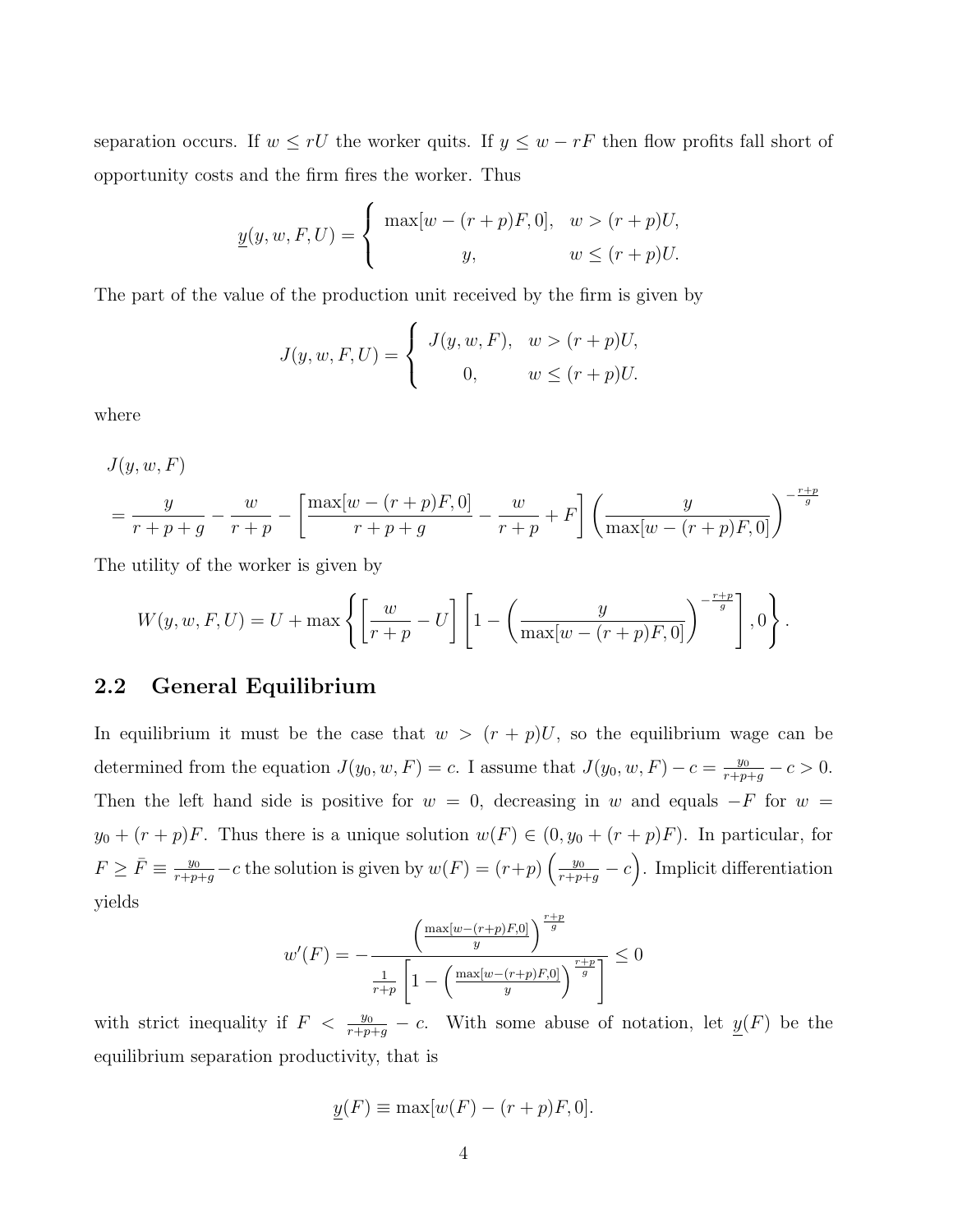It is decreasing in  $F$  for two reasons: higher firing cost directly delay separation and in equilibrium they reduce the wage which also acts to delay separation. It is strictly decreasing for  $F < \bar{F}$  and equals zero for higher levels of firing cost.

The surplus of a new production unit is given by  $c+W(y_0, w(F), F, U)-U$ . A fraction  $(1-\beta)$ of this surplus goes to the firm and must thus be equal to c. This yields the condition

$$
W(y_0, w(F), F, U) - U = \frac{\beta}{(1 - \beta)}c.
$$

Solving for the utility of the unemployed yields

$$
U(F) = \frac{w(F)}{r+p} - \left[1 - \left(\frac{\underline{y}(F)}{y_0}\right)^{\frac{r+p}{g}}\right]^{-1} \frac{\beta}{1-\beta}c.
$$

The hiring rate is obtained from the equation

$$
(r+p)U(F) = h\frac{\beta}{1-\beta}c
$$

and thus given by

$$
h(F) = \frac{1 - \beta}{\beta} \frac{(r+p)U(F)}{c}.
$$

### 2.3 Steady State induced by  $F_0$

Production units are destroyed endogenously when reaching the separation productivity  $\underline{y}(F_0)$ and exogenously at rate  $p$  due to workers leaving the labor force. The overall destruction rate is

$$
d(F_0) = \frac{p}{1 - \left(\frac{y(F_0)}{y_0}\right)^{\frac{p}{g}}}.
$$

Steady state employment is

$$
L(F_0) = \frac{h(F_0)}{h(F_0) + d(F_0)}.
$$

In the next section I will examine the preferences over employment protection of workers at different percentiles in the productivity distribution, so it will be useful to compute what these percentiles are. Let  $y_\pi(F_0)$  be the  $\pi$ th percentile of the productivity distribution if initial firing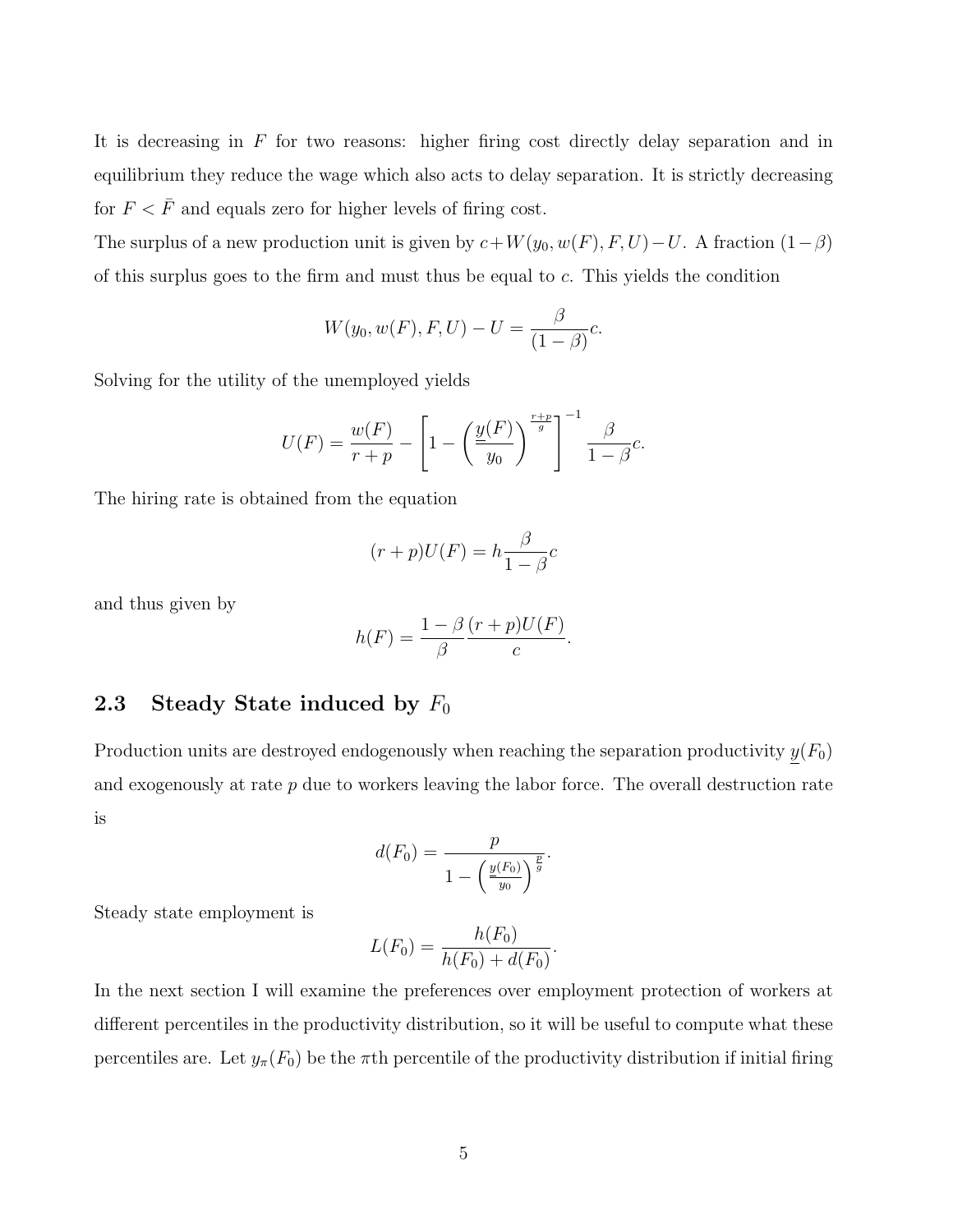cost are  $F_0$ . Unemployed workers will be included in the productivity distribution by assigning them a productivity level  $u < 0$ . Thus  $y_{\pi}(F_0) = u$  for  $\pi \leq 1 - L(F_0)$ . For  $\pi > 1 - L(F_0)$ 

$$
y_{\pi}(F_0) = \left[1 - \frac{1 - \pi}{L(F_0)} \left(1 - \left(\frac{\underline{y}(F_0)}{y_0}\right)^{\frac{p}{g}}\right)\right]^{\frac{q}{p}} y_0.
$$

# 3 Preferences over Employment Protection

In this section I will determine the preferences of workers over the new level of firing cost set by majority voting at time  $t = 0$ . As a benchmark I will discuss preferences over employment protection if the new level of firing cost takes effect immediately. This is done in subsection 3.1. Then in subsection 3.2 I examine how preferences change when there is a short delay in implementation allowing firms a last dismissal decision subject to the old level of firing cost.

#### 3.1 Immediate Implementation

If the new level of firing cost is implemented without delay, an employed worker need not worry that he will be dismissed if there is a large hike in firing cost. The worker only needs to worry about becoming unemployed if firing cost are lowered to a level insufficient to deter the firm from firing him.

Consider an initial level of firing cost  $F_0 \leq \bar{F}$ . The employed worker's current wage is given by  $w(F_0)$ . Since the worker is employed the productivity of the production unit must satisfy  $y \ge \underline{y}(F_0) = w(F_0) - (r + p)F_0$ . The separation productivity for workers receiving the wage  $w_0$  under the new level of firing cost is given by

$$
y(F, F_0) \equiv \max[w(F_0) - (r+p)F, 0]
$$

Thus a worker in a production unit with productivity  $y \geq 0$  will be dismissed if and only if

$$
y < \underline{F}(y, F_0)
$$

where

$$
\underline{F}(y, F_0) \equiv \frac{w(F_0) - y}{r + p} = F_0 - \frac{y - y(F_0)}{r + p} \le y.
$$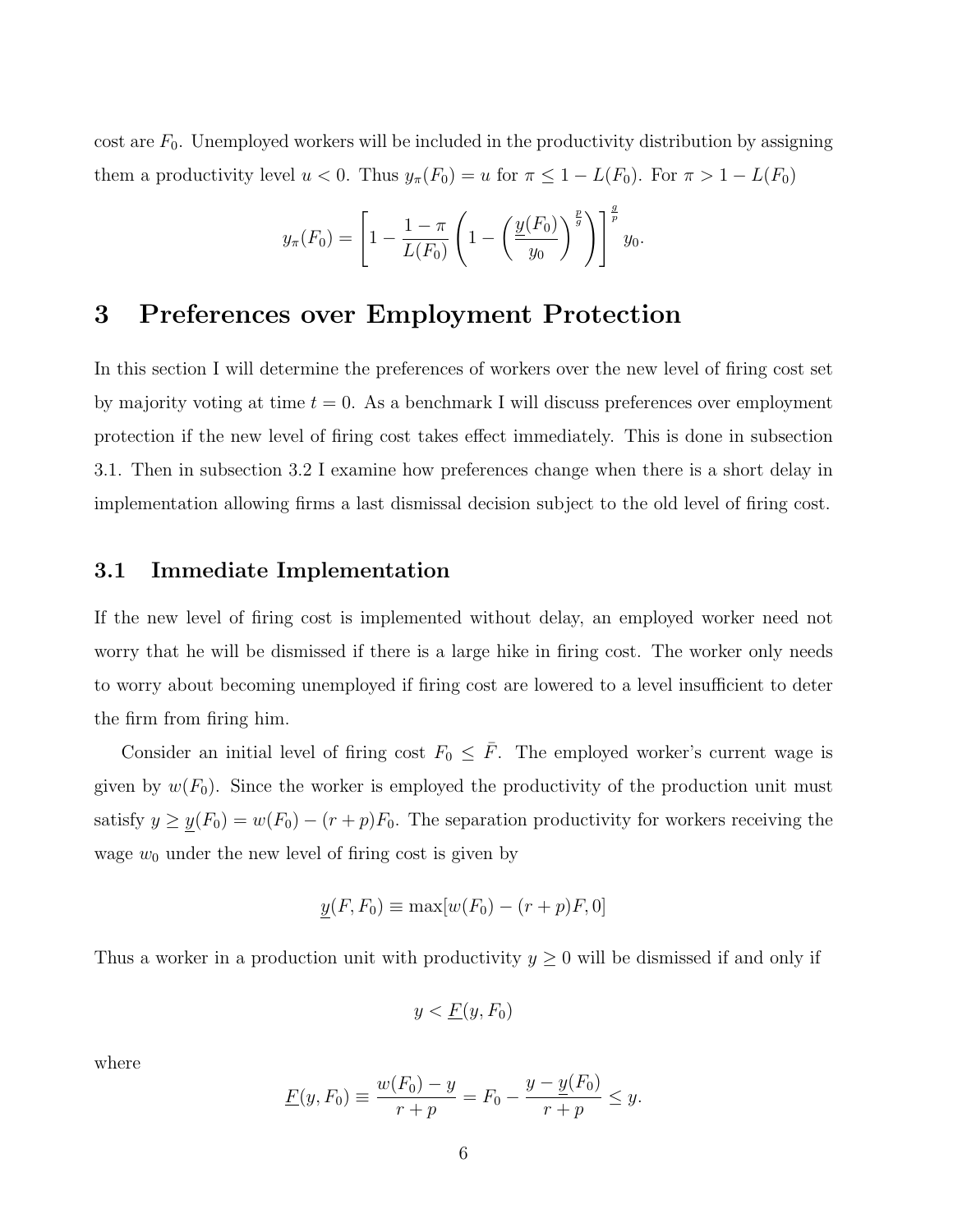Figure 1: Worker Utility, Immediate Implementation,  $F_0 = \frac{1}{2}$  $\frac{1}{2}\bar{F}$ 



Clearly  $\underline{F}(y, F_0) \leq F_0$  for  $y \geq \underline{y}(F_0)$ , that is currently employed workers only need to be worried about dismissal if firing cost are reduced. Having defined this threshold, the utility of an employed worker at time  $t = 0$  can be written as

$$
W_I(y, F, F_0)
$$
  
\n
$$
\equiv \left\{ \begin{array}{ll} U(F), & 0 \le F < E(y, F_0), \\ U(F) + \max \left\{ \left[ \frac{w_0}{r + p} - U(F) \right] \left[ 1 - \left( \frac{y}{\underline{y}(F, F_0)} \right)^{-\frac{r + p}{g}} \right], 0 \right\}, & F \ge \underline{F}(y, F_0). \end{array} \right. \tag{1}
$$

For unemployed workers simply set  $W_I(u, F, F_0) = U(F)$ .

Figure 1 provides an illustration of the shape of preferences in this case for an intermediate level of initial firing cost  $F_0 = \frac{1}{2}$  $\frac{1}{2}\bar{F}$ .<sup>2</sup> The dashed line shows the utility of a worker in a production unit with maximal productivity  $y_0$ . This worker need not fear dismissal even if firing cost are reduced to zero. The dotted line shows the utility of an unemployed worker. More interesting is the utility of a worker in a production unit with productivity at the 25th percentile, given by the solid line. If the new level of firing cost is sufficiently below  $F_0$ , then

<sup>&</sup>lt;sup>2</sup>The parameters are  $r = 0.04$ ,  $p = 0.03$ ,  $g = 0.05$ ,  $y_0=1$ ,  $c = 2$  and  $\beta = 0.3$  and will later be used to provide an example of multiple stationary equilibria.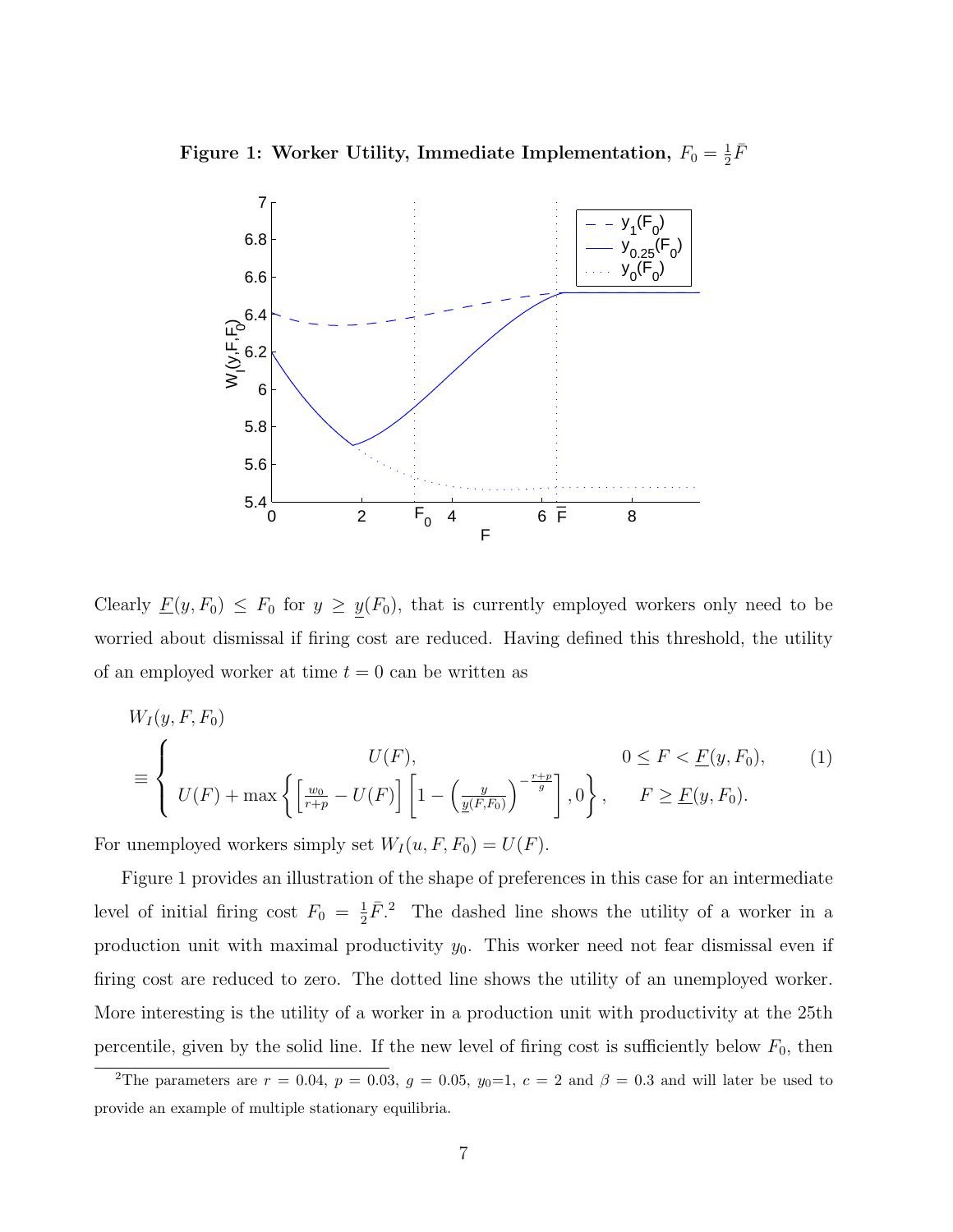this worker will be dismissed and his utility coincides with that of unemployed workers.

### 3.2 Implementation Delay

Now firms a given a last chance to dismiss subject to the old level of firing cost before the new level is implemented. As a consequence, employed workers not only need to worry about being dismissed when firing cost are reduced too much, in addition they must be concerned with becoming unemployed if there is a large hike in firing cost.

Consider an initial level of firing cost  $F_0 \leq \overline{F}$  and a worker employed in a production unit with productivity y. The goal is to derive the threshold  $\bar{F}(y, F_0)$  beyond which the firm will seize its last chance to dismiss at the old level of firing cost. The value obtained from not dismissing the worker is given by  $J(y, w_0, F)$ , thus dismissal is optimal if

$$
J(y, w_0, F) < -F_0.
$$

As the worker is employed, productivity y satisfies  $y \ge y(F_0)$  and

$$
J(y, w_0, F_0) \ge -F_0,
$$

i.e. the worker will not be dismissed at the old level of firing cost  $F_0$ . Now consider  $J(y, w_0, F)$ as the new level of firing cost  $F$  increases. The value of retaining the worker falls until firing cost reach  $\bar{F}(F_0) = \frac{w(F_0)}{r}$ , at which point firing cost are sufficiently large such that it is no longer optimal to dismiss a worker earning  $w(F_0)$  even if productivity is zero. If Notice that since  $\bar{F} = \frac{w(\bar{F})}{r+r}$  $\frac{w(\bar{F})}{r+p}$  and  $w(F)$  is decreasing it follows that  $\bar{F}_0 \geq \bar{F} \geq F_0$ . If

$$
J(y, w_0, \bar{F}(F_0)) = \frac{y}{r + p + g} - \frac{w(F_0)}{r + p} < -F_0 \tag{2}
$$

then there is a unique is a unique  $\bar{F}(y, F_0) \in [F_0, \bar{F}(F_0)]$  such that

$$
J(y, w_0, \bar{F}(y, F_0)) = -F_0.
$$

If condition (2) set  $\bar{F}(y, F_0) = +\infty$ . For  $F > \bar{F}(y, F_0)$  the firm will seize the opportunity and fire the worker before the new level of firing cost becomes effective.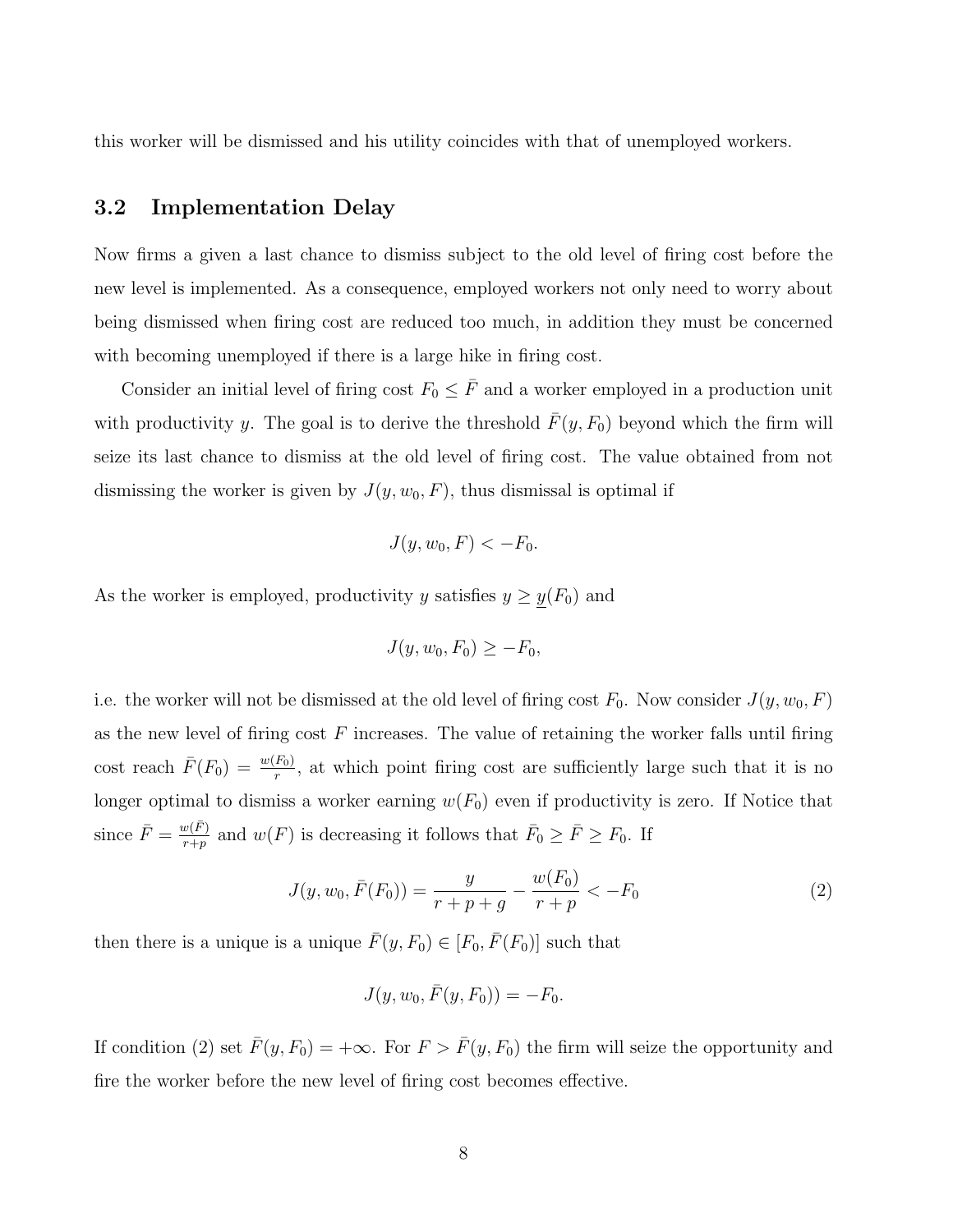Figure 2: Worker Utility, Implementation Delay,  $F_0 = \frac{1}{2}$  $\frac{1}{2}\bar{F}$ 



Having constructed this additional threshold, the utility of an employed worker at time  $t = 0$  can be written as

$$
W_D(y, F, F_0)
$$
  
= 
$$
\begin{cases} U(F), & F \leq \underline{F}(y, F_0), \\ U(F) + \max \left\{ \left[ \frac{w_0}{r + p} - U(F) \right] \left[ 1 - \left( \frac{y}{\underline{y}(F, F_0)} \right)^{-\frac{r + p}{g}} \right], 0 \right\}, & \underline{F}(y, F_0) \leq F \leq \bar{F}(y, F_0), \\ U(F), & F > \bar{F}(y, F_0). \end{cases}
$$
(3)

where  $\underline{y}(F, F_0) \equiv \max[w(F_0) - (r+p)F]$  is the separation productivity for a worker receiving a wage  $w_0$  when the firing cost is F. For unemployed workers simply set  $W_D(u, F, F_0) = U(F)$ .

Figure 2 is the analog of Figure 1. A worker in a production unit with maximal productivity  $y_0$  will retain his job no matter how large the hike in firing cost. This is not the case for a worker in a production unit at the 25th percentile. If the new level of firing cost is sufficiently large the firm will dismiss the worker and the worker's utility coincides with that of the unemployed. Notice that utility is continuous at the lower threshold  $\underline{F}(y, F_0)$ . Being slightly to the right of this threshold means remaining employed at the wage  $w_0$  for a very short time,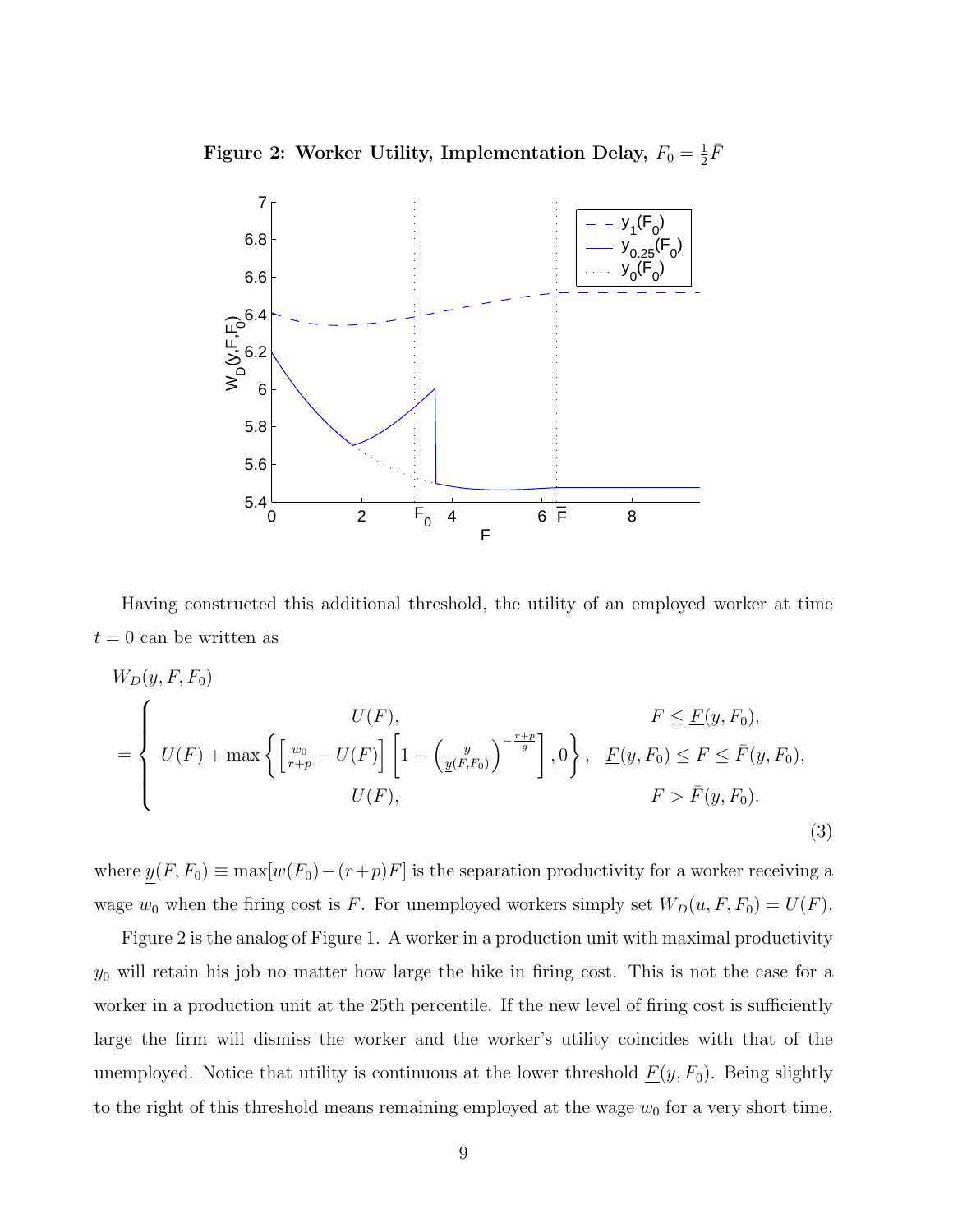which is not much better than being unemployed. On the other hand, utility is discontinuous at the upper threshold  $\bar{F}(y, F_0)$ . A worker slightly to the left of this threshold barely escapes dismissal at time  $t = 0$ , but taking this hurdle means benefiting from the new higher level of firing cost, which is much better than being unemployed.

## 4 An Example of Multiple Stationary Equilibria

A level of firing cost  $F$  is a political equilibrium given initial firing cost  $F_0$  if it is a Condorcet winner. Let  $\mathcal{C}(F_0)$  be the set of Condorcet winners for initial firing cost  $F_0$ . If two Condorcet winners give the same level of utility to all workers, only the lower one will be included in the set  $\mathcal{C}(F_0)$ , in order to eliminate meaningless multiplicity. A level of firing cost  $F_0$  is a stationary political equilibrium if  $F_0 \in \mathcal{C}(F_0)$ . The set of Condorcet winners with immediate implementation is denoted as  $C_I(F_0)$  while the corresponding set with delayed implementation is denoted as  $\mathcal{C}_D(F_0)$ .

The purpose of this section is to present a numerical example in which  $C_I(F) = C_I(\bar{F}) = \bar{F}$ for all  $F \ge 0$  while  $C_D(0) = \{0\}$  and  $C_D(\overline{F}) = \{\overline{F}\}\.$  Under immediate implementation  $\overline{F}$  is the unique stationary equilibrium. Delayed implementation gives rise to multiplicity:  $\bar{F}$  is still a stationary equilibrium, but in addition zero firing cost turns out to be second stationary equilibrium. That is,  $\bar{F}$  is the unique stationary equilibrium under immediate implementation and delayed implementation gives rise to multiple stationary equilibrium: given zero initial firing cost, zero firing cost are the unique political equilibrium. The parameters used in the example are  $r = 0.04$ ,  $p = 0.03$ ,  $g = 0.05$ ,  $y_0 = 1$  (this is a normalization),  $c = 2$  and  $\beta = 0.3$ .

In Figure 3 I consider the case of initial firing cost  $F_0 = \bar{F}$ . The wage of employed workers is  $w(\overline{F}) = (r+p)\overline{F}$ , so condition (2) is violated for all productivity levels  $y \ge 0$ . It follows that  $\bar{F}(y, \bar{F}) = +\infty$  for all  $y \geq 0$ : increasing firing cost beyond  $\bar{F}$  cannot induce firms to dismiss workers. Thus the distinction between immediate and delayed implementation is immaterial here, that is  $W_D(y, F, \overline{F}) = W_I(y, F, \overline{F})$  for all  $y \ge 0$  and  $F \ge 0$ . The solid line in Figure 2 shows the utility of a worker with median productivity. For low levels of  $F$  the firm chooses to dismiss the worker after the reduction in firing cost has taken effect, so the worker receives the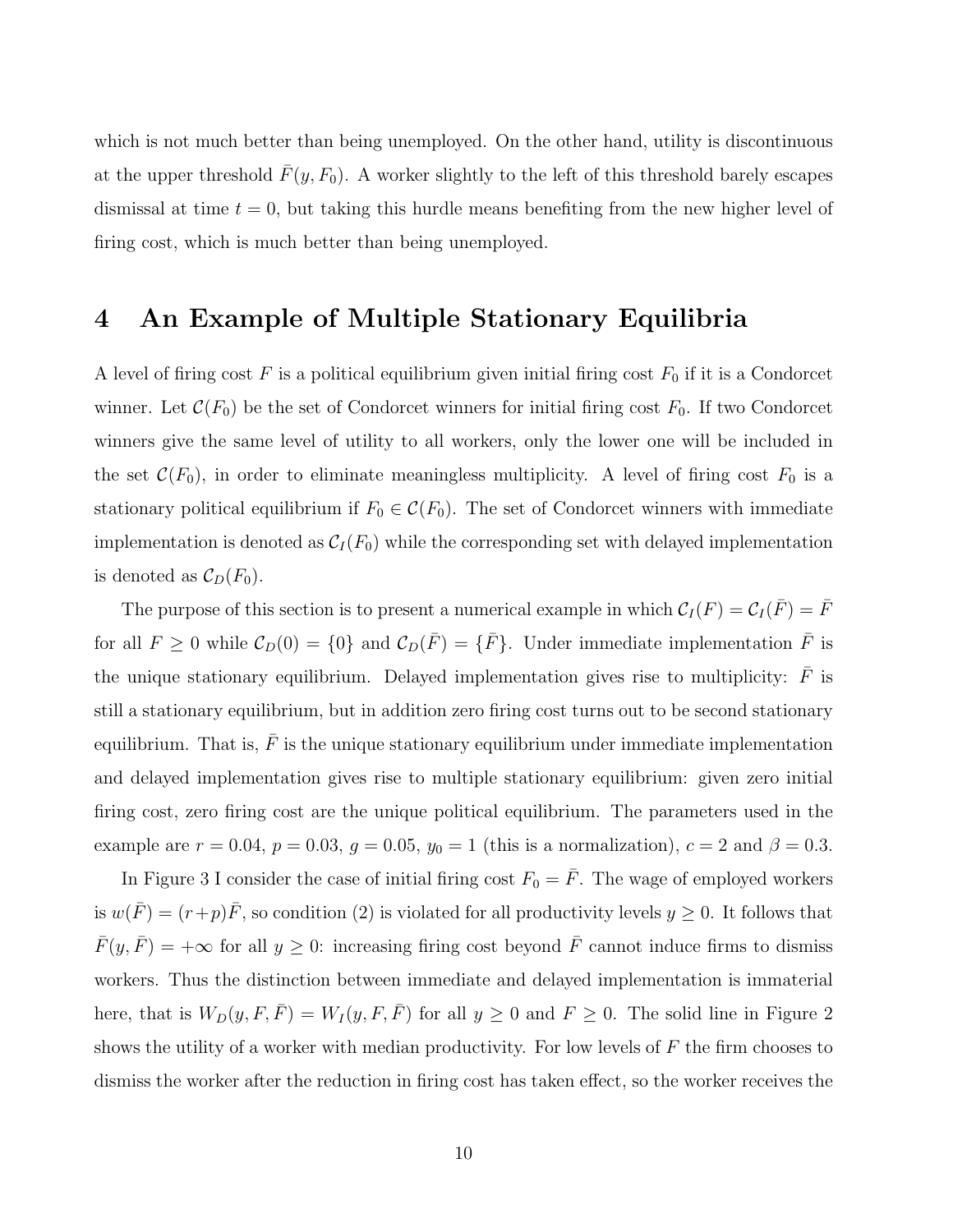



utility of being unemployed. Once firing cost reach  $F(y, \bar{F})$ , the worker retains his job. Utility is increasing in  $F$ . This reflects the trade-off between longer job duration and lower utility when becoming unemployed (actually close to  $\bar{F}$  the utility of the unemployed also becomes increasing in F). To the right of  $\overline{F}$  the worker is never dismissed and receives the wage  $w(\overline{F})$ until leaving the labor force, so utility is  $\frac{w(\bar{F})}{r+p} = \bar{F} = \frac{y_0}{r+p+g} - c$ . The median worker's preferred level of firing cost is F. The dashed line shows utility of a worker with productivity  $y_0$ . This worker is not at risk of becoming unemployed if firing cost are very low. His preferred level of firing cost is also  $\bar{F}$ . It is then clear that  $\bar{F}$  is the maximizer for all employed workers. Since the median worker is employed, it follows that  $\bar{F}$  is the unique Condorcet winner. Notice that parameters are such that it is always better to be employed with full protection against dismissal than to be unemployed (no matter for what level of firing cost one is unemployed). It is easy to check that this condition is necessary and sufficient for  $\bar{F}$  to be a stationary equilibrium.<sup>3</sup> In Figures 4 and 5 I consider the case of initial firing cost  $F_0 = 0$ . Since firing

<sup>&</sup>lt;sup>3</sup>From (3) it is clear that utility is either  $U(F)$  or a linear combination of  $U(F)$  and  $\frac{w_0}{r+\rho}$ . If  $\frac{w_0}{r+\rho}$  $\max_{F \in [0,\bar{F}]} U(F)$ , then all employed workers prefer  $\bar{F}$  which guarantees utility  $\frac{w_0}{r+\rho}$ . Conversely, if  $\frac{w_0}{r+\rho} \leq$  $\max_{F \in [0,\bar{F}]} U(F)$ , then all workers (including the unemployed) vote for the maximizer of  $U(F)$ .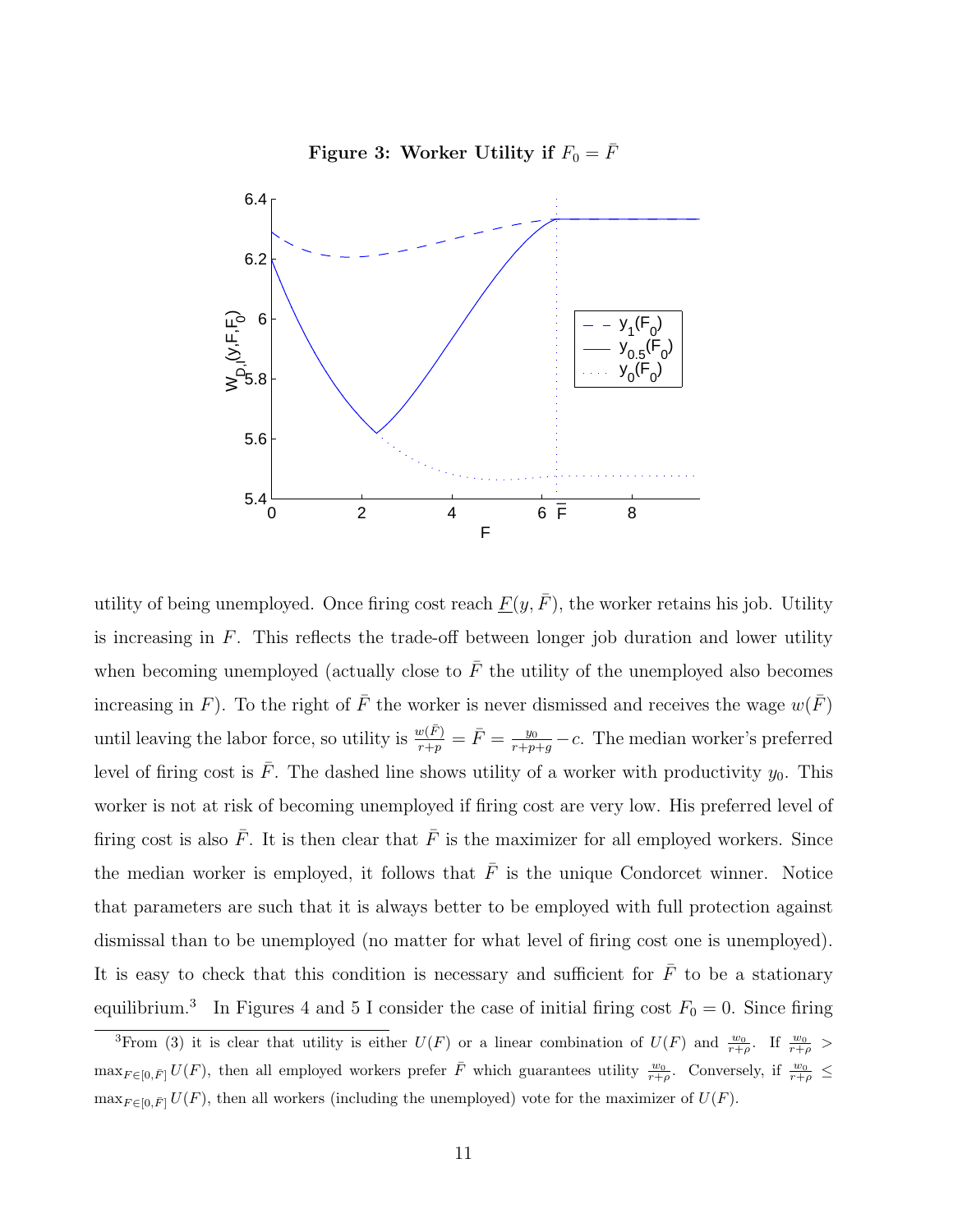



cost are already zero, it is not possible for a further reduction in firing cost to induce job loss, hence  $\underline{F}(y, 0) = 0$  for all  $y \ge \underline{y}(0)$ . Figure 4 shows that under immediate implementation  $\overline{F}$ is still the unique Condorcet Winner.

However, if implementation is delayed, then an increase in firing cost may induce firms to seize their last opportunity to dismiss their workers without having to pay a firing cost. The solid line in Figure 4 plots the utility of a worker with median productivity  $y_{0.5}(0)$  as a function of the new firing cost  $F$ . If the new level of firing cost is small this worker remains employed. Over this range an increase in firing cost extends prolongs the worker's current job but reduces the utility received by the worker upon being dismissed. The balance of these two effects turns out to be negative. As the new level of firing cost increases, it eventually reaches the threshold  $\bar{F}(y_{0.5}(0), 0)$  at which it becomes optimal for the firm to dismiss the worker. Beyond this threshold the worker simply receives the utility of the unemployed. For this worker  $F = 0$  is the preferred new level of firing cost. To indicate how preferences look for workers with productivity below the median, the dashed line shows utility for the worker with productivity  $y_{0.4}(0)$ . Since the production unit is less profitable, the threshold  $\bar{F}(y_{0.4}(0), 0)$ at which the firm prefers to dismiss the worker is lower than the corresponding threshold for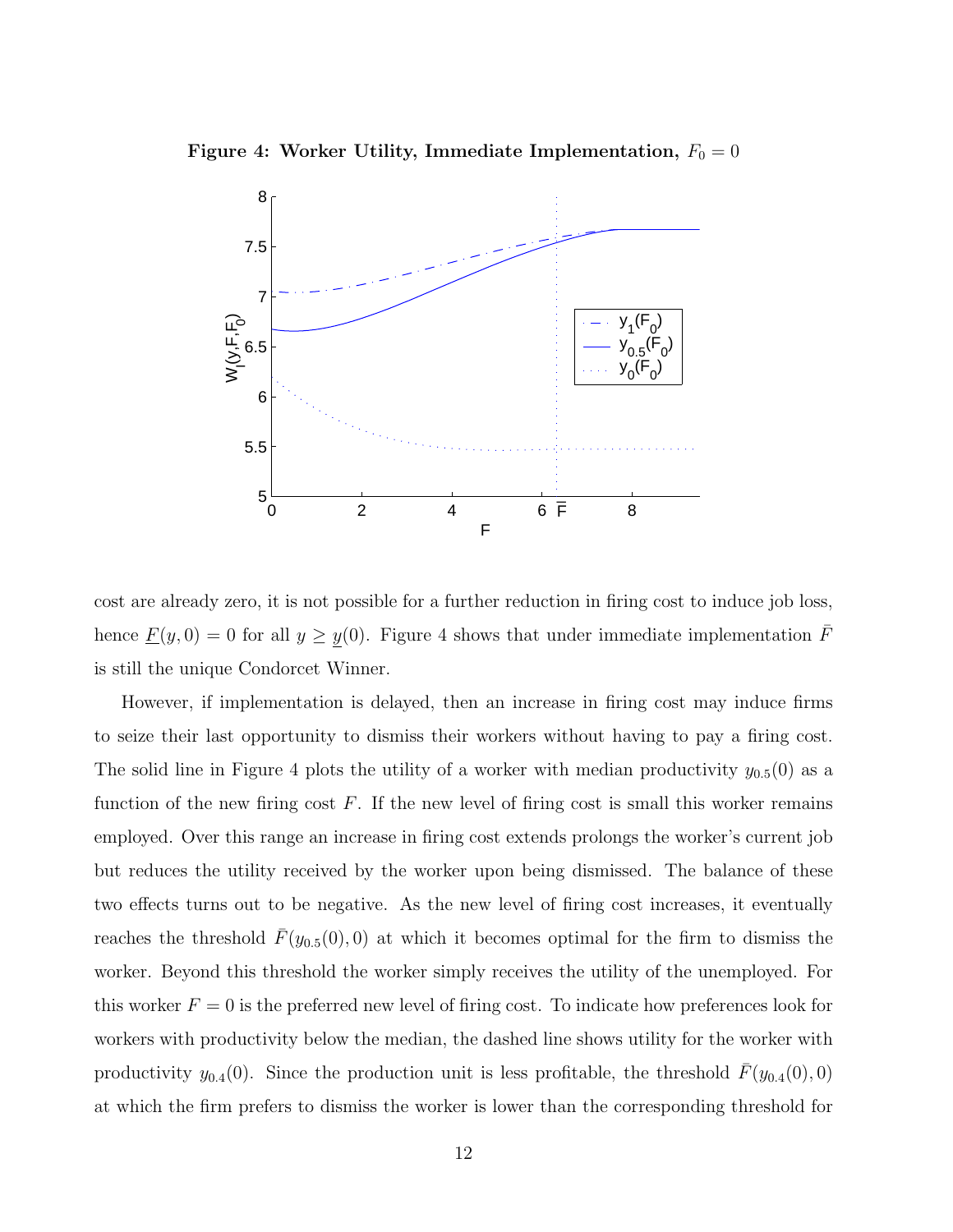Figure 5: Worker Utility, Implementation Delay,  $F_0 = 0$ 



the median worker. Again  $F = 0$  is the preferred level of new firing cost. The dotted line shows the utility of unemployed workers. For all workers with productivity below the median  $F = 0$  is the unique global maximizer, which implies that it is the unique Condorcet winner. Finally, the dash-dotted line shows the utility of a worker in a production unit with maximal productivity. This unit is sufficiently profitable such that the firm wants to keep the worker no matter how high the new level of firing cost. Also, because separation is more remote, the tradeoff between job prolongation and lower utility upon dismissal is more favorable for this worker and quickly turns positive. The maximizer for this worker is  $F = \overline{F}$ .

# 5 Conclusion

The political dynamics employed in recent research on the political economy of employment protection is somewhat unsatisfactory. In particular, the opportunity to change the extent of employment protection arises unanticipatedly and firms suddenly find themselves confronted with a new level of regulation. It would be desirable to abandon the device of unanticipatededness. Models doing so will probably allow firms to prepare for changes in regulation in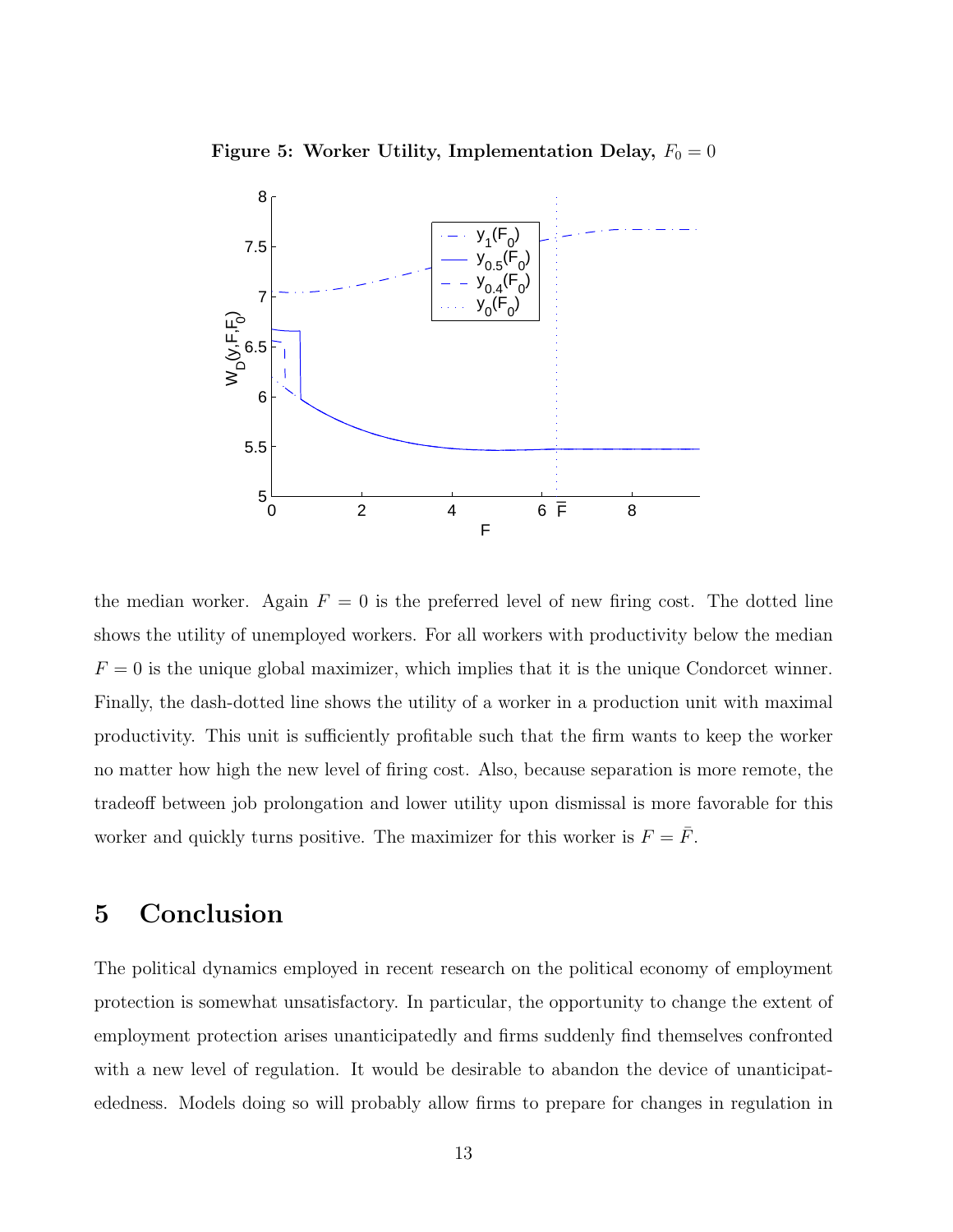some way or another. Moreover, it seems a priori plausible that firms have some ability to do so in practice. In this paper I took a preliminary step, maintaining unanticipatededness but giving firms a chance to make a last round of dismissal decisions before the new level of regulation is implemented. I demonstrated that delayed implementation may give rise to a situation in which both high and low employment protection are stable political outcomes. In the low protection equilibrium, employment protection is never introduced because workers are concerned that firms will respond with dismissal before protection actually takes effect. In this sense employment protection is a policy that is tough to introduce. It would be interesting to extend this analysis to see under what circumstances one would expect employment protection to be introduced (e.g. in good or bad times), and to see whether predictions from such an analysis are in line with the actual experience of countries introducing employment protection.